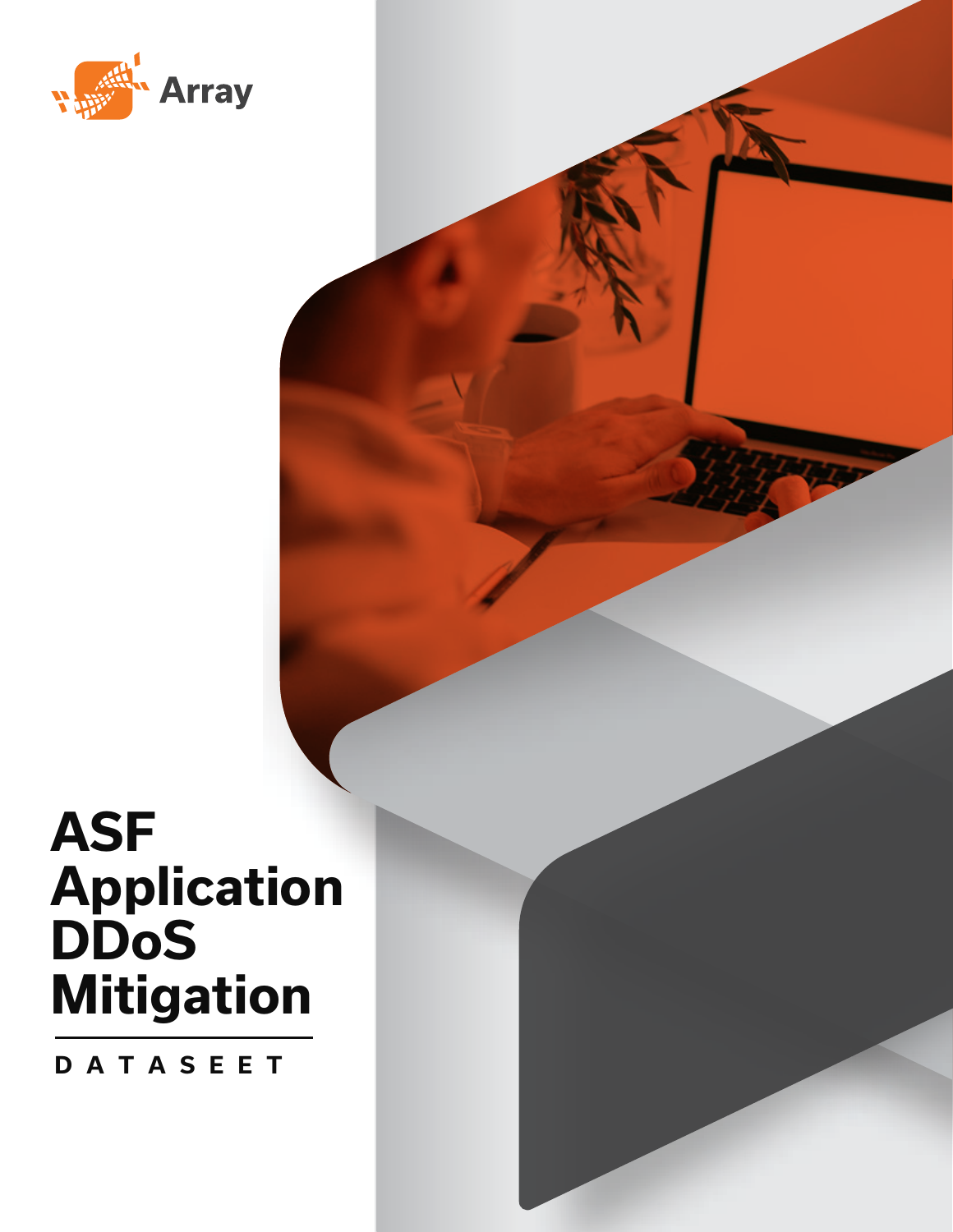

ASF Series Application Security Firewall provides enterprise-grade application DDoS (Distributed Denial of Service) mitigation solution, which helps defend critical business applications in the enterprise data center from DDoS attacks and other threats.

Array Networks ASF Series employ the sophisticated 64-bit SpeedCore™ multi-core processing architecture, providing comprehensive and accurate DoS andDDoSattack detection and mitigation for business-critical applications. The ASF Series provide granularattack mitigation controland improve attack detectionaccuracy and minimize false positives with the traffic baseline learning feature, dynamic refreshingof defense profile based on the learned traffic baseline, and the client source verification function.

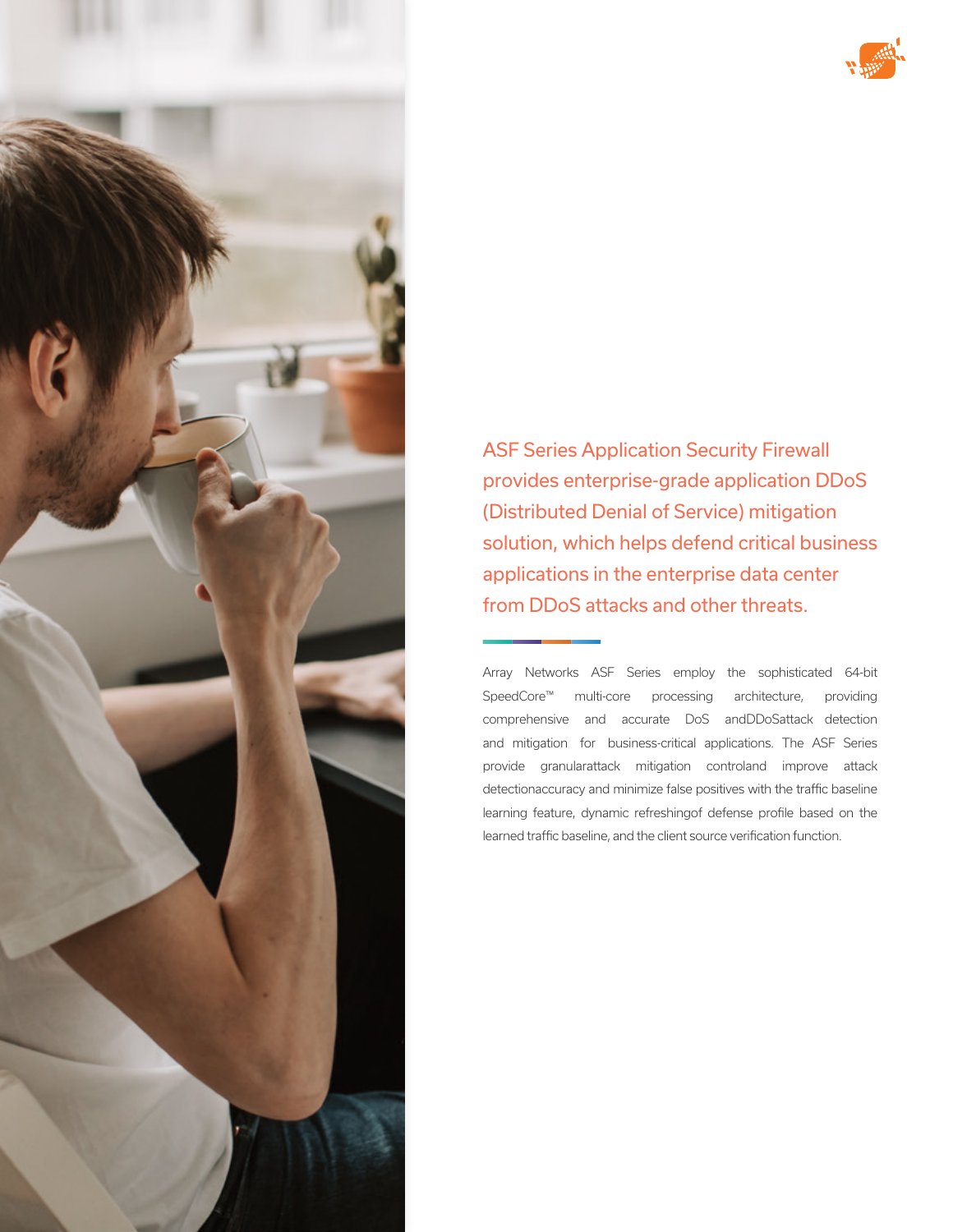

## Product Function Description

### Combination of Detection and Cleaning

ASF Series provides a high-performance DDoS engine, which can accurately detect and identify Layer 3 to Layer 7 DDoS attacks and DoS attacks with the help of session tracking and source verification mechanisms.

After detecting DDoS attacks, ASF Series will generate and execute automatic blacklist to quickly clean the malicious traffic in the mixed traffic for the defense objects.

In addition, ASF Series allows attack detection and traffic cleaning to be deployed together or separately.



### Enterprise-grade DDoS Mitigation

ASF Series provide Layer 3 to Layer 7 DDoS mitigation, capable of mitigating volumetric DDoS attacks, protocol-based DDoS attacks, and application layer attacks with latency of microseconds.

ASF Series supports providing granular and unique DDoS mitigation for different applications using DDoS profiles. Once defense objects are created, automatic DDoS profiles will provide the default DDoS mitigation for them. The traffic baseline learning function then allows the appliance to learn the traffic baseline of the applications and thus dynamic refresh the defense parameters for the automatic profiles. In this way, the automatic profiles can adapt to the traffic pattern changes with time agilely and achieve accurate DDoS identification and mitigation including defense against "Zero-day".

To maximize the defense accuracy including BOT protection and reduce false positives, ASF Series supports multiple source verification mechanisms, such as CAPTCHA, session tracking, and first packet drop.

The DoS and DDoS attacks that ASF Series can mitigate include but not limited to:

- HTTP GET Flood
- HTTP POST Flood
- HTTP Slowloris
- HTTP Slow POST
- HTTP Challenge Collapsar (CC)
- HTTP packet anomalies
- SSL Handshake attack
- SSL Renegotiation attack
- SSL packet anomalies
- DNS Query Flood
- DNS Reply Flood
- DNS NXDomain Flood
- DNS Cache Poisoning
- DNS packet anomalies
- TCP SYN Flood
- TCP SYN-ACK Flood
- TCP ACK Flood
- TCP FIN/RST Flood
- TCP Connection Exhaustion
- TCP Fragment Flood
- TCP Slow Connection attack
- TCP Abnormal Connection attack
- UDP Flood
- UDP Fragment Flood
- ICMP Flood
- Smurf, Ping of Death, LAND, IP Spoofing, Teardrop, Fraggle, Winnuke, Tracert and other malformed single-packet attacks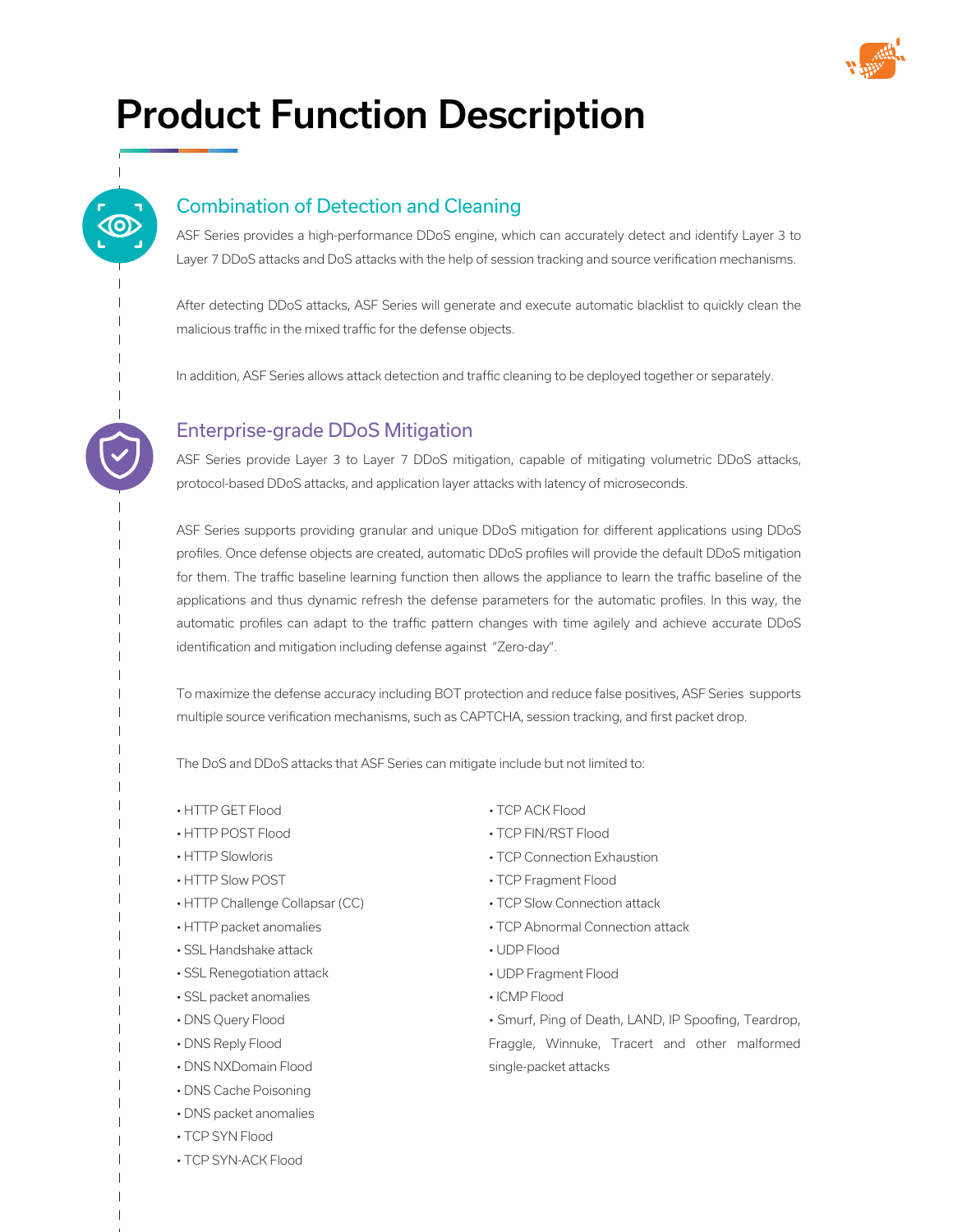

### Flexible Deployment Options

ASF Series provide flexible deployment options to meet various customer network situations. ASF Series support the following deployment mode:

**Bridge transparent mode:** ASF connects the network transparently on layer 2. The administrator does not need to change any configuration of the network. Besides, this mode supports the Bypass function, but does not support HTTPS application defense.

**Bridge proxy mode:** ASF connects the network transparently on layer 2. The administrator needs to modify the network's NAT/Route configurations or DNS resource records to direct the application traffic to the virtual service IP to make sure that

the application traffic passes through the ASF appliance physically.

**Routing transparent mode:** ASF connects the network on layer 3. The administrator needs to draw the requests and responses of the application traffic to the Uplink and Downlink interfaces respectively.

**Routing proxy mode:** ASF connects the network transparently on layer 3. The administrator needs to modify the network's NAT/Route configuration or DNS resource records to draw the application traffic to the virtual service IP and modify the route configuration of the server to route server responses to the ASF Downlink interface.

**Out-of-path TAP mode:** The ASF appliance is deployed out of the traffic path. The administrator needs to configure a port mirroring policy on the switch that ASF connects to copy the traffic to the ASF appliance for detection. This mode only detects

attacks but does not block attacks. In addition, it does not support HTTPS application defense.

In addition, ASF Series support traffic diversion, which diverts suspicious traffic to the ASF appliance for inspection based on policy and BGP routing. ASF Series support traffic injection to inject normal traffic back to the network after cleaning malicious traffic based on policy routing.



### SSL Offload

ASF Series provide hardware SSL or software based SSL offload capability, which migrate the computing intensive SSL encryption and decryption workload to the ASF appliances, thus reducing the workload of backend servers and enhancing server performance.

With SSL offload capability, ASF Series can perform deep inspection on the HTTP packets, which make attacks employing encryption methods nowhere to hide.

ASF Series support RSA, ECC and SM2 certifications and TLSv1.2, TLSv1.1, TLSv1.0 and SSLv3.0 protocols.Client authentication and session reuse are supported.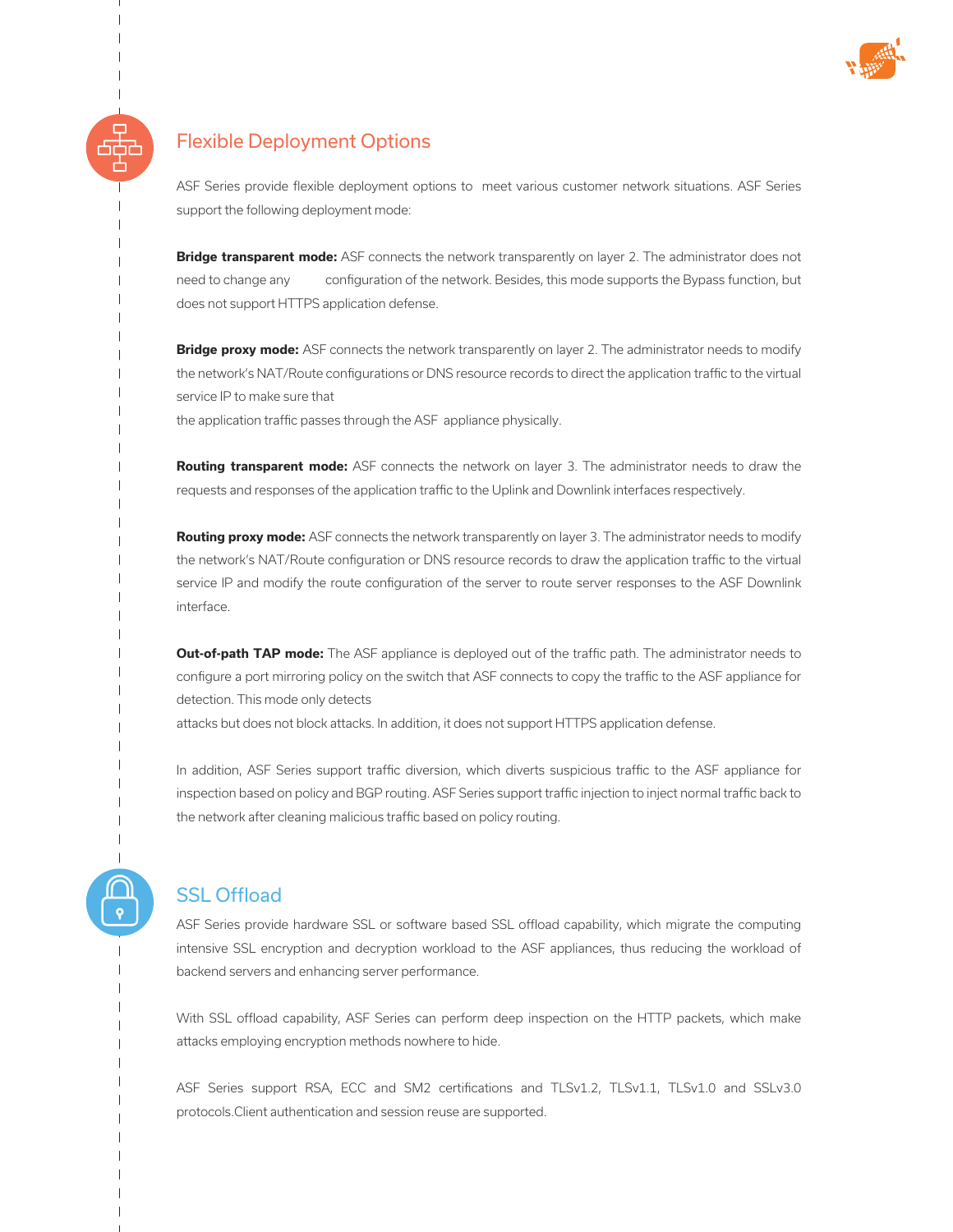

## Comprehensive Web Security

Besides the DDoS/DoS attacks, customers' applications are also confronted with all kinds of Web attacks, such as SQL injection, XSS, cookie/session hijacking, parameter tampering and so on.

ASF Series also integrated the Web Application Firewall (WAF) module with the DDoS mitigation. The WAF module support negative and positive security model. The negative security model supports signature-based defense, data leakage prevention, CSRF defense, anti-crawling/scanning, content filtering, and virtual patching. The positive model supports learning the application characteristics and user behaviors and generating positive whitelists to allow only normal traffic to pass and deny all the other traffic. ASF appliance is preinstalled with Attack Signature Library (ASL), which can be updated manually or automatically. Array Networks release ASL at a regular basis.

ASF Series provide HTTP security profile to execute HTTP protocol compliance checks and provide more HTTP security options to harden the security of applications. In addition, ASF Series provide application rate limit ACL to ensure the stable running of the applications.

### Application Security Visibility

- Providing rich event logs to facilitate the replay and audit of attacks.
- Providing DDoS attacks as well as HTTP access logs and other types of HTTP violation logs.
- Supporting exporting security event logs.
- Providing granular and intuitive graphic monitoring.
- Displaying real-time and historical system status such as CPU usage, RAM usage, disk usage and throughput.
- Displaying attack statistics, covering severity distribution, attack type, attack sources, attack source regions and so on.
- Displaying service traffic statistics, including detailed statistics for the traffic of different protocols.
- Displaying packet drop statistics including the drop reason statistics.
- Displaying service access statistics, including the TopN accessed URLs, client IPs and so on.
- Supporting custom monitoring pages allowing administrators to manage desired monitoring graphs.
- Supporting exporting monitoring graphs manually and generating monitoring report periodically.
- Supporting generating advanced system status, application security status, and PCI DSS compliance reports.



#### High Availability

ASF Series provide multiple high availability options through which the application online time can be maximized and ensures the high availability of application services.

• The Clustering function provides fast failover for the two or multiple ASF appliances deployed in routing mode. The ASF appliances can work in active-standby or active-active mode.

• In a network environment deployed with redundancy solution, the administrator can use the external HA solution to provide traffic high availability for the ASF appliance deployed in Bridge transparent or proxy mode

- Software and hardware bypass functions can avoid traffic interruption caused by failure (such as software and hardware failures) for the ASF appliance deployed in Bridge transparent mode.
- If the ASF appliance is deployed in out-of-path TAP mode, the appliance failure will not lead to service interruption.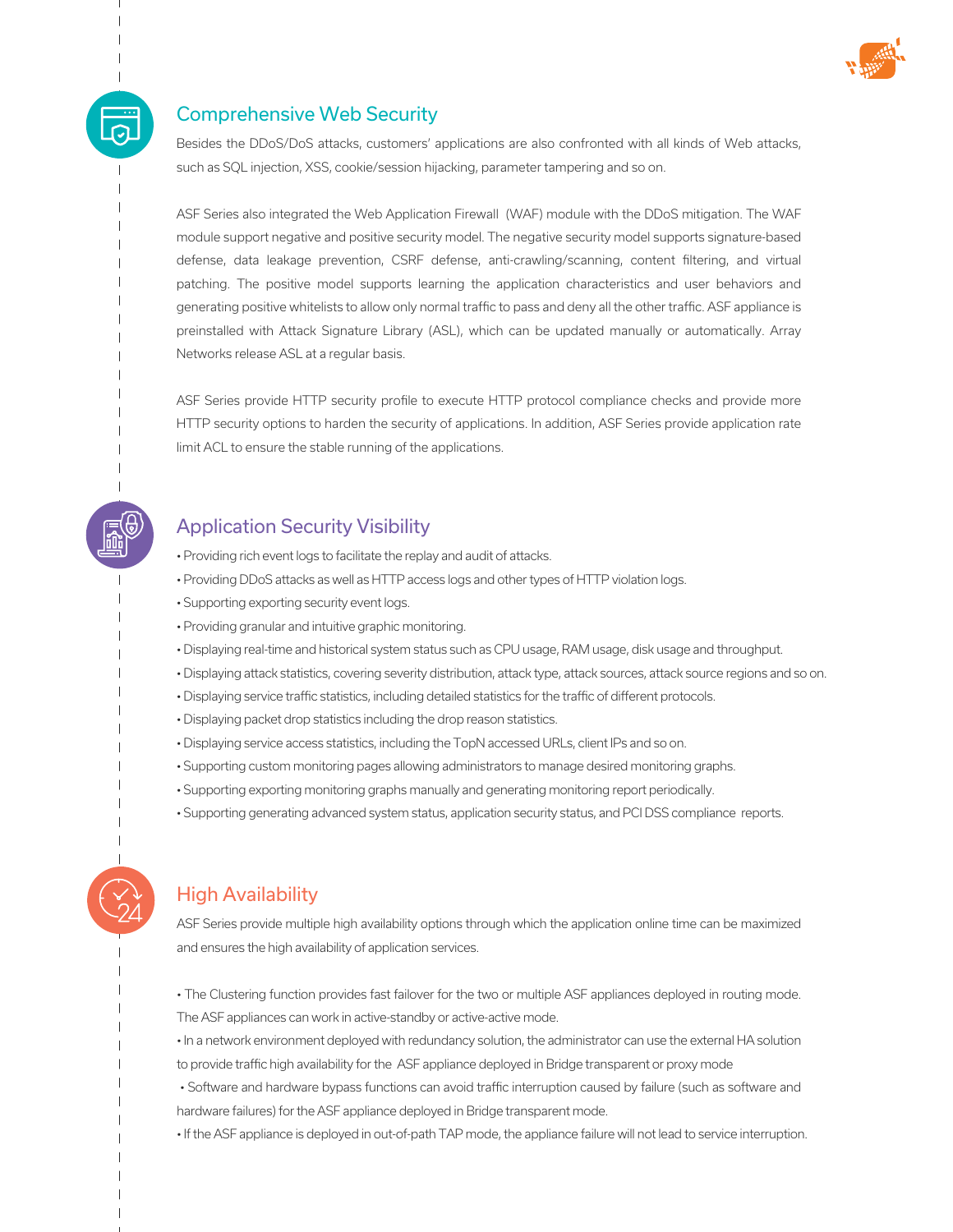

### Management and Integration

ASF Series are easy to deploy, providing intuitive Web User Interface and easy-to-operate command line interface for configuration management. With the admin tools, network administrators can view the status of system parameters, enable services and implement configuration automation by employing the XML-RPC technology. By employing extensible API interface, administrators can integrate the system management with the 3rd-party monitoring and management system.

To meet the deployment and management requirements of application security in the cloud, Array's eCloud API provides a script-level interface for cloud management systems to manage and monitor Array devices and assist in interactions between cloud operating systems and virtual machines running Array DDoS mitigation.



### Physical & Virtual Appliances

Dedicated ASF Series appliances leverage a multi-core architecture, SSDs, software or hardware SSL and compression, energy-efficient components and 10 GigE or 40 GigE to create solutions purpose-built for scalable application security.

Whether running on Array's AVX Series Network Functions Platform, on common hypervisors or on many popular public cloud marketplaces, vASF virtual appliances are ideal for organizations seeking to benefit from the flexibility of virtual environments,

offer infrastructure services and new elastic business models or evaluate Array security firewall with minimal risk and up-front cost.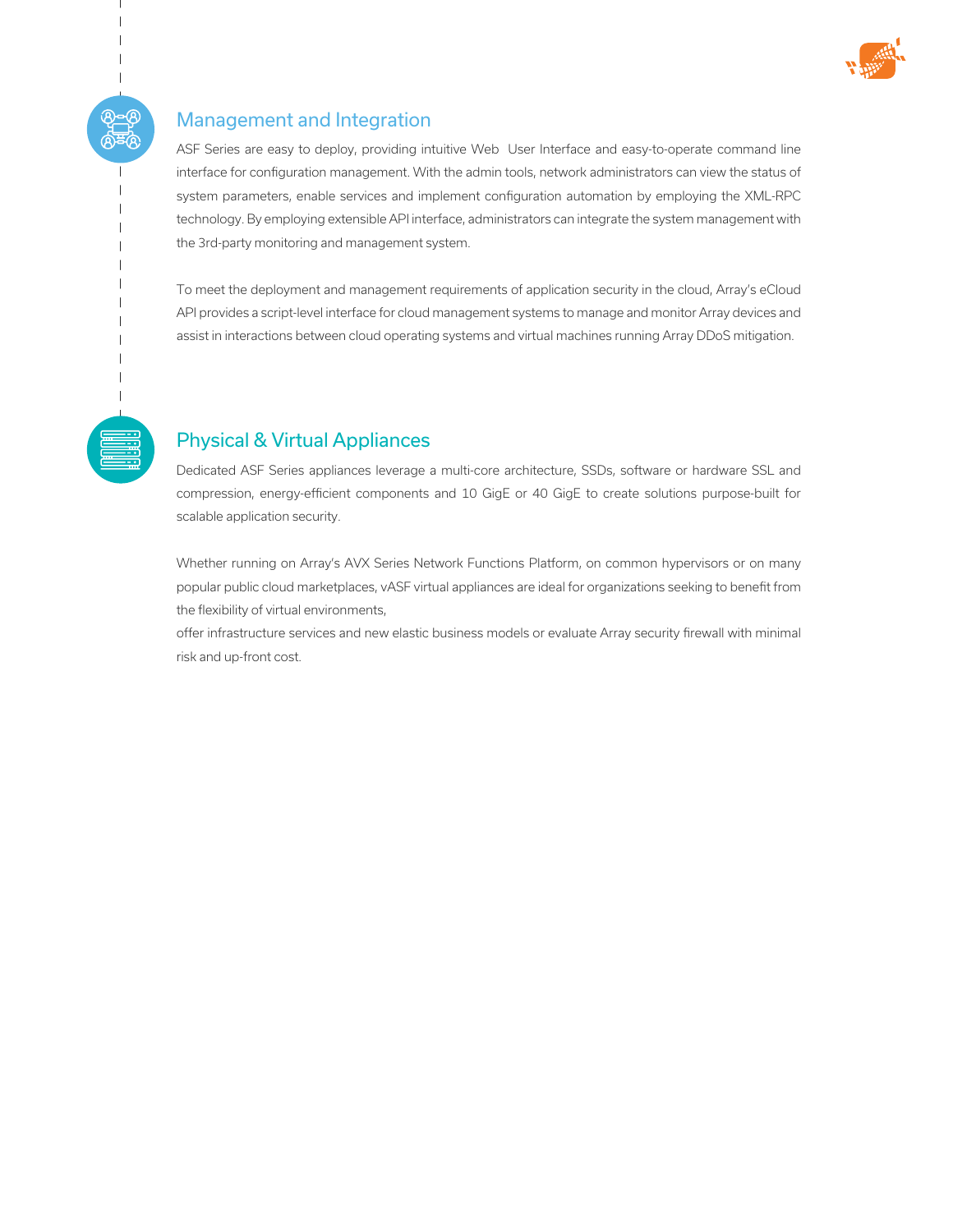

## Product Function List

#### **APPLICATION DDOS MITIGATION**

| <b>HTTP DDoS Mitigation</b>  | • HTTP GET Flood, HTTP POST flood, HTTP Slowloris attack, HTTP Slow POST attack                                                                                                                                                                                                                                                                                                                                                                                                                                               |
|------------------------------|-------------------------------------------------------------------------------------------------------------------------------------------------------------------------------------------------------------------------------------------------------------------------------------------------------------------------------------------------------------------------------------------------------------------------------------------------------------------------------------------------------------------------------|
|                              | • HTTP Packet Anomaly attack (Anomaly method, Anomaly request-line, Anomaly host,<br>Anomaly connection, Anomaly content-length, Anomaly range)                                                                                                                                                                                                                                                                                                                                                                               |
|                              | • HTTP source verification                                                                                                                                                                                                                                                                                                                                                                                                                                                                                                    |
| <b>SSL DDoS Mitigation</b>   | • SSL Handshake attack, SSL Renegotiation (asymmetry) attack                                                                                                                                                                                                                                                                                                                                                                                                                                                                  |
|                              | . SSL Packet Anomaly attack (cipher suites mismatch, handshake version mismatch,<br>record version bad, record type bad, handshake type bad, handshake length bad,<br>encrypt/decrypt error, ssl host stop, send data error, cipher suites bad, send data to<br>card/sw error, get random error, big number operation failed)                                                                                                                                                                                                 |
|                              | • Session tracking                                                                                                                                                                                                                                                                                                                                                                                                                                                                                                            |
| <b>DNS DDoS Mitigation</b>   | • DNS Query Flood, DNS Reply Flood, DNS NXDomain Flood, DNS Cache Poisoning                                                                                                                                                                                                                                                                                                                                                                                                                                                   |
|                              | • DNS packet length check, DNS TTL check                                                                                                                                                                                                                                                                                                                                                                                                                                                                                      |
|                              | . DNS Packet Anomaly attack (Message length out of limit, IP TTL out of limit, SrcPort<br>& DstPort both 53, Header too short, Invalid opcode, Unused flag set, Invalid rcode,<br>Null query, ANCOUNT is not zero in DNS query, AA bit set in DNS query, TC bit set in<br>DNS query, RA bit set in DNS query, Unexpected end, Pointer loop, Null name, Label<br>length error, Label length too large, Invalid label type, RR TYPE error, reserved for QTYPE<br>only, RR CLASS error, QTYPE ANY in DNS query, CLASS is not IN) |
|                              | • DNS source verification                                                                                                                                                                                                                                                                                                                                                                                                                                                                                                     |
| <b>Advanced Web Security</b> | . Signature-based defense, Cookie/session tampering defense, CSRF defense,<br>crawling/scanning defense, virtual patching, HTTP protocol compliance checks, Brute<br>force defense, Web antidefacement, Signature Library manual/auto update, Custom<br>Signatures, Error page customization                                                                                                                                                                                                                                  |
| <b>Application ACL</b>       | • HTTP Rate Limit ACL, DNS Rate Limit ACL, URL Whitelist                                                                                                                                                                                                                                                                                                                                                                                                                                                                      |
|                              | • Automatic IP whitelist/blacklist                                                                                                                                                                                                                                                                                                                                                                                                                                                                                            |
| <b>SSL Acceleration</b>      | • Hardware SSL acceleration, RSA/ECC/SM2 certification, SSLv3/TLSv1/TLSv1.1/TLSv1.2,<br>and custom cipher suites                                                                                                                                                                                                                                                                                                                                                                                                              |
|                              | • Client certificate authentication, Session reuse                                                                                                                                                                                                                                                                                                                                                                                                                                                                            |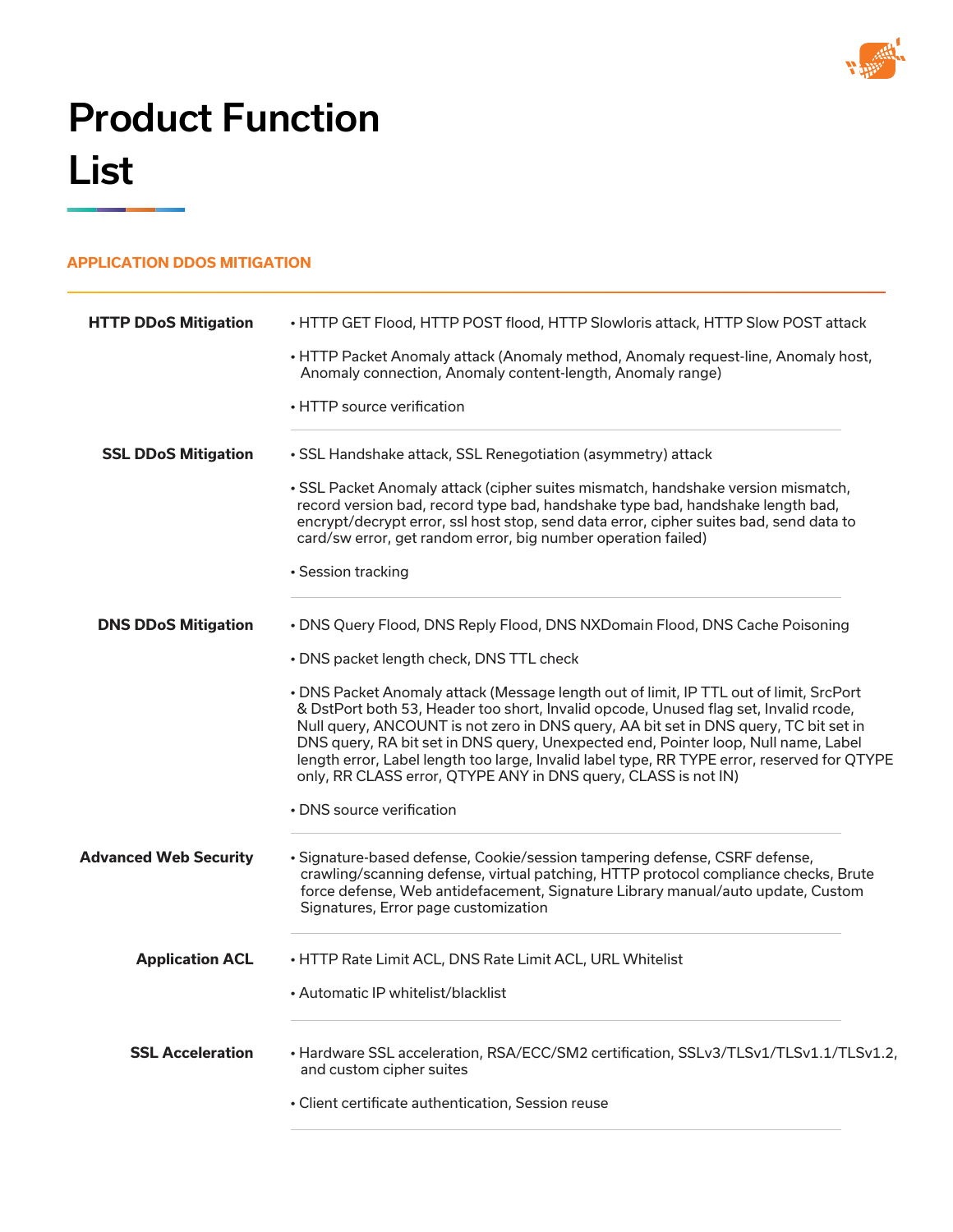

#### **NETWORK DDOS MITIGATION**

| <b>TCP/UDP/ICMP DDoS</b><br>mitigation | • TCP SYN Flood, TCP SYN-ACK Flood, TCP ACK Flood, TCP FIN/RST Flood, TCP<br>Connection Flood, TCP Fragment Flood, TCP Slow Connection, TCP Abnormal<br>Connection                                                                     |  |  |  |  |
|----------------------------------------|----------------------------------------------------------------------------------------------------------------------------------------------------------------------------------------------------------------------------------------|--|--|--|--|
|                                        | • UDP Flood, UDP Fragment Flood, ICMP Flood                                                                                                                                                                                            |  |  |  |  |
|                                        | • Source verification, Session tracking                                                                                                                                                                                                |  |  |  |  |
|                                        | • IP reputation                                                                                                                                                                                                                        |  |  |  |  |
| <b>Defense Against DoS</b>             | • Smurf, LAND, Fraggle, IP Spoofing, Ping of Death, Teardrop, WinNuke, Tracert                                                                                                                                                         |  |  |  |  |
| and Malformed packets                  | . IP packet with routing record option, IP packet with source routing option, IP packet<br>with Timestamp option, TCP packet with abnormal flag, large UDP packet, ICMP<br>redirect packet, ICMP unreachable packet, large ICMP packet |  |  |  |  |
| <b>Network ACL</b>                     | • TCP Rate Limit ACL, UDP Rate Limit ACL, ICMP Rate Limit ACL                                                                                                                                                                          |  |  |  |  |
|                                        | • Manual IP whitelist/blacklist, Automatic IP whitelist/blacklist, Geolocation-based IP<br>blacklist                                                                                                                                   |  |  |  |  |
| <b>POLICY ENFORCEMENT</b>              |                                                                                                                                                                                                                                        |  |  |  |  |
| <b>Defense Object</b>                  | • Security Service: provides application DDoS defense for it.                                                                                                                                                                          |  |  |  |  |
|                                        | • Security Group: provides network DDoS defense for it.                                                                                                                                                                                |  |  |  |  |
| <b>Profile</b>                         | • Automatic DDoS profile/Manual DDoS Profile                                                                                                                                                                                           |  |  |  |  |
|                                        | • Application/network DDoS profile                                                                                                                                                                                                     |  |  |  |  |
|                                        | • Defense Mode - Block, detect                                                                                                                                                                                                         |  |  |  |  |
| <b>Dynamic Profiling</b>               | • Application Traffic Baseline learning                                                                                                                                                                                                |  |  |  |  |
|                                        | • Network Traffic Baseline learning                                                                                                                                                                                                    |  |  |  |  |
|                                        | • Dynamic refreshing of automatic DDoS profile based on learning results                                                                                                                                                               |  |  |  |  |

#### **APPLICATION SECURITY VISIBILITY**

| Event Logs | • DDoS Attack logs, DDoS Warning logs                     |  |  |  |  |  |  |
|------------|-----------------------------------------------------------|--|--|--|--|--|--|
|            | • HTTP violation logs (WAF logs, filter logs, audit logs) |  |  |  |  |  |  |
|            | • Log aggregation                                         |  |  |  |  |  |  |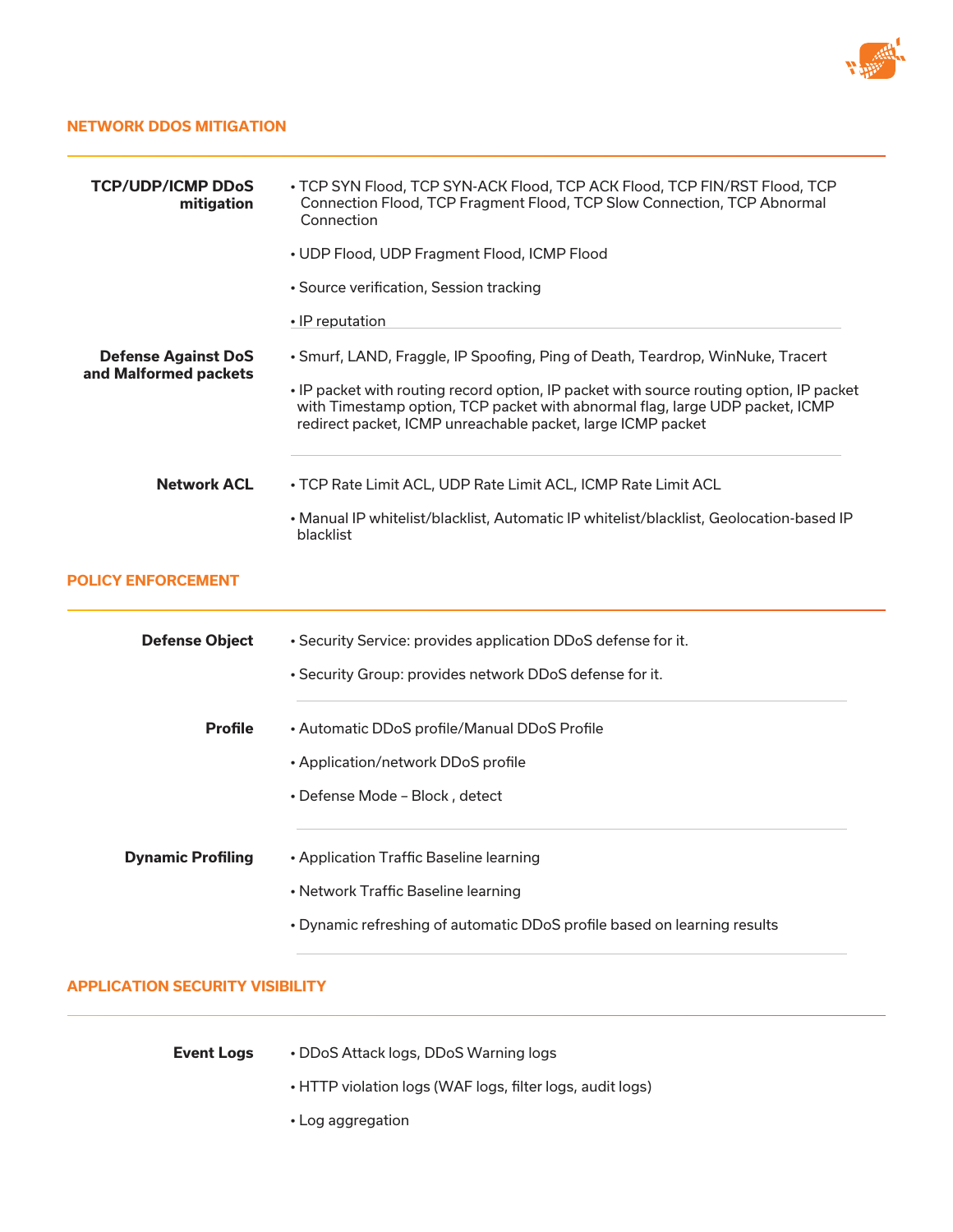

|                           | • Security alert via Email/SNMP<br>• Exporting logs to external Syslog servers                   |  |  |  |  |
|---------------------------|--------------------------------------------------------------------------------------------------|--|--|--|--|
|                           |                                                                                                  |  |  |  |  |
| <b>Graphic Monitoring</b> | • Global attack statistics, security group attack statistics, security service attack statistics |  |  |  |  |
|                           | • Global traffic statistics, security group/service traffic statistics                           |  |  |  |  |
|                           | • Global drop statistics, security group/service drop statistics                                 |  |  |  |  |
|                           | • CPU usage, memory usage, disk usage, throughput                                                |  |  |  |  |
|                           | • Custom monitoring graphs                                                                       |  |  |  |  |
| <b>Reporting</b>          | • System status monitoring reports, service security status report, PCI DSS compliance<br>report |  |  |  |  |
|                           | • Report customization, periodic report generation                                               |  |  |  |  |

#### **APPLICATION AVAILABILITY**

| <b>Networking and</b><br><b>Deployment</b> | • Link aggregation, VLAN, MNET<br>• Bridge mode, Routing mode, TAP mode; transparent and proxy defense model<br>• Static routing, RIP/OSPF/BGP dynamic routing, policy route |
|--------------------------------------------|------------------------------------------------------------------------------------------------------------------------------------------------------------------------------|
| <b>High Availability</b>                   | • Clustering among up to 32 nodes, Active/Active or Active/Standby working mode<br>• Configuration synchronization<br>• Hardware bypass, software bypass                     |
| IP <sub>v</sub> 6                          | • Full IPv6 support, IPv4 and IPv6 dual stack<br>• IPv6-ready gold certified                                                                                                 |

#### **MANAGEMENT**

**System** • Secure and intuitive CLI, WebUI and SSH remote management

• Supporting XML-RPC remote management interfaces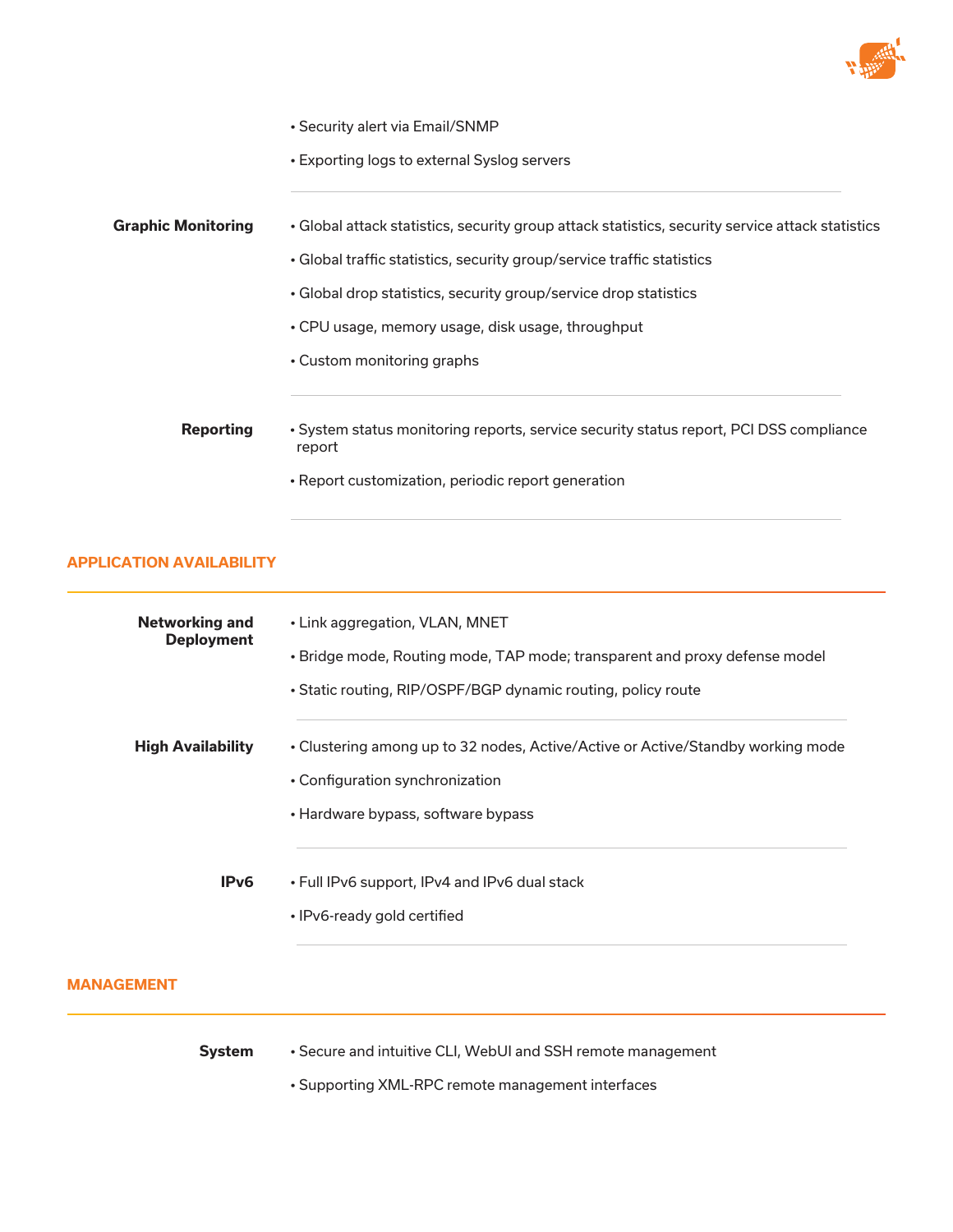

- Supporting SNMPv2, SNMPv3 and private MIB file
- Syslog (based on UDP or TCP)
- User management, admin authentication and authorization, role-based privilege management, admin audit logs
- System alert via Email and SNMP
- Online troubleshooting and real-time monitoring
- **eCloud REST API** Interface for cloud management systems to control and monitor hardware and virtual ASF appliances
	- Assists interaction between components such as virtual machines in CloudOS
	- Remote management of ASF appliances
	- Notification of events on ASF appliances

## Application DDoS Mitigation Deployment Scenario

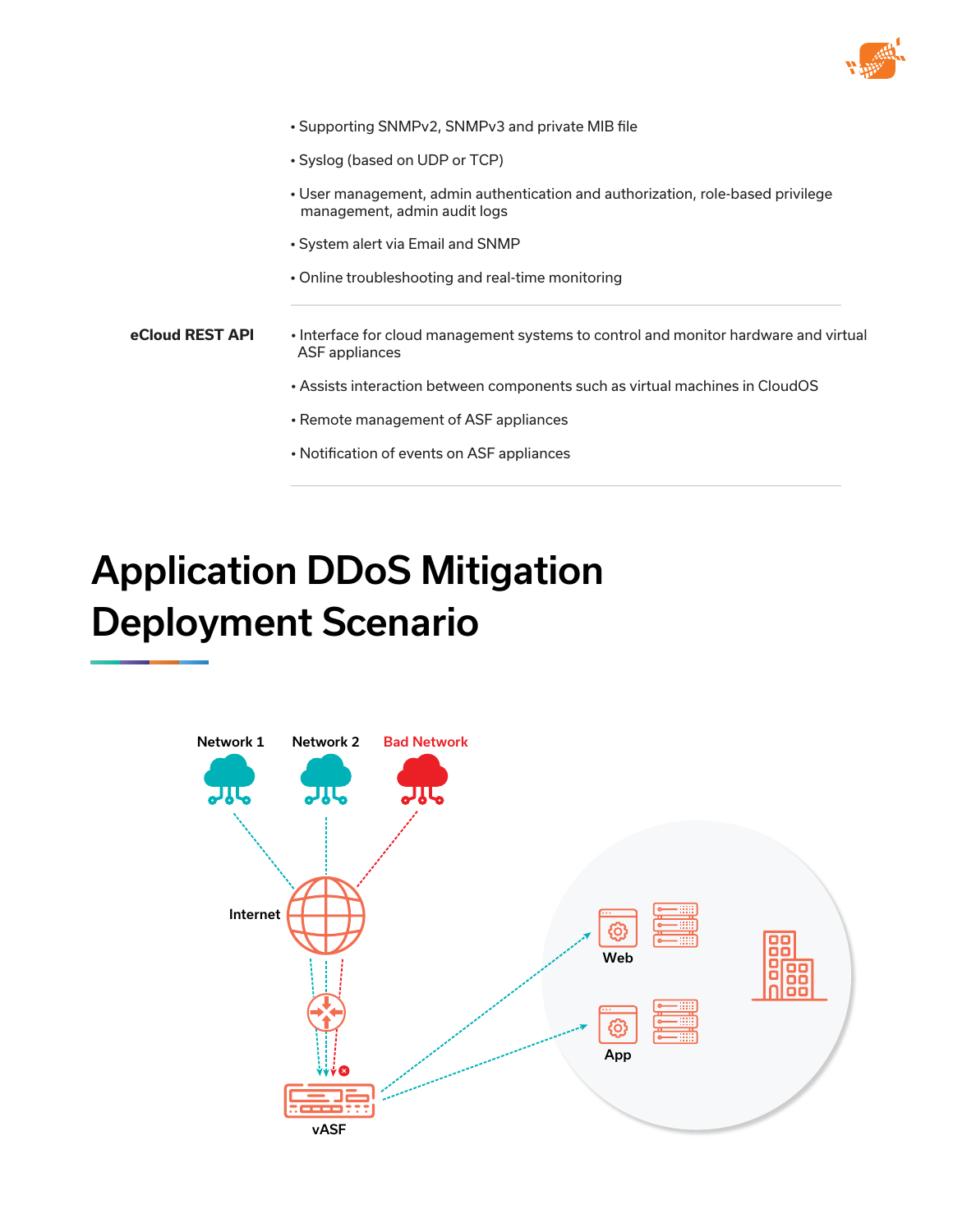

# **Technical Specifications**

• Standard o Optional

|                                                                      | <b>ASF 1800</b><br><b>Series</b>                                                                             | <b>ASF 2800</b><br><b>Series</b>                                           | <b>ASF 5800</b><br><b>Series</b>           | <b>ASF 7800</b><br><b>Series</b>     | <b>ASF 9800</b><br><b>Series</b>    |  |  |  |
|----------------------------------------------------------------------|--------------------------------------------------------------------------------------------------------------|----------------------------------------------------------------------------|--------------------------------------------|--------------------------------------|-------------------------------------|--|--|--|
| <b>Max Throughput</b>                                                | 5 Gbps                                                                                                       | 10 Gbps                                                                    | 20 Gbps                                    | 40 Gbps                              | 80 Gbps                             |  |  |  |
| <b>SSL TPS (RSA 2K)</b>                                              | 15 K                                                                                                         | 15K                                                                        | 40 K                                       | 55 k                                 | 110 K                               |  |  |  |
| <b>Max. ECC TPS</b><br><b>(ECDSA P256)</b>                           | 14 K                                                                                                         | 14 K                                                                       | 28 K                                       | 38 K                                 | 76 K                                |  |  |  |
| <b>Bypass Card</b>                                                   | Optional                                                                                                     |                                                                            |                                            |                                      |                                     |  |  |  |
| 1 GbE Copper                                                         |                                                                                                              |                                                                            |                                            |                                      |                                     |  |  |  |
| 1 GbE Fiber                                                          |                                                                                                              |                                                                            | $\circ$                                    |                                      |                                     |  |  |  |
| 10 GbE Fiber                                                         |                                                                                                              |                                                                            |                                            |                                      |                                     |  |  |  |
| <b>40 GbE Fiber</b>                                                  |                                                                                                              |                                                                            |                                            |                                      | $\mathsf O$                         |  |  |  |
| <b>Power supply</b>                                                  | Dual Power: 100-240VAC, 8-4A, 50-60Hz                                                                        | Dual Power: 100-240VAC, 10-5A, 50-60Hz                                     |                                            |                                      |                                     |  |  |  |
| Weight                                                               | 18.4 lbs.                                                                                                    | 18.4 lbs.                                                                  | 18.4 lbs.                                  | 29.6 lbs.                            | 29.6 lbs.                           |  |  |  |
| <b>Dimensions</b>                                                    |                                                                                                              | 1U-17"Wx 19.875" D x 1.75" H<br>2U - 17" W x 22.5" D x 3.5" H              |                                            |                                      |                                     |  |  |  |
| <b>Management</b>                                                    | SSH CLI, Direct Console DB9 CLI, SNMP, Single Console per Cluster, XML-RPC, Out of Band<br>Management - RJ45 |                                                                            |                                            |                                      |                                     |  |  |  |
| <b>Environmental</b>                                                 |                                                                                                              | Operating Temperature: 0 to 45°C; Humidity: 0% to 90%; Non-condensing      |                                            |                                      |                                     |  |  |  |
| <b>Regulatory Compliance</b>                                         | ICES-003, EN 55024, CISPR 22, AS/NZS 3548, FCC, 47FR part 15 Class A, VCCI-A                                 |                                                                            |                                            |                                      |                                     |  |  |  |
| <b>Safety</b>                                                        | CSA, C/US, CE, IEC 60950-1, CSA 60950-1, EN 60950-1                                                          |                                                                            |                                            |                                      |                                     |  |  |  |
| <b>Support</b>                                                       | Support Gold, Silver and Bronze Level Support Plans                                                          |                                                                            |                                            |                                      |                                     |  |  |  |
| <b>Warranty</b>                                                      | 1 Year Hardware, 90 Days Software                                                                            |                                                                            |                                            |                                      |                                     |  |  |  |
|                                                                      |                                                                                                              |                                                                            | <b>Supported Hypervisors (64-bit only)</b> |                                      | <b>Virtual Machine Requirements</b> |  |  |  |
| <b>vASF</b><br>Virtual version vASF (vDDoS)<br>supports all features |                                                                                                              | • Array AVX Series<br>• VMwa Xi 5.5 or Later<br>• KVM 1.1.1-1.8.1 or later |                                            | Requires Minimum:<br>$\cdot$ 2GB RAM | Supports at least 2 Virtual CPUs    |  |  |  |

• 40GB Disk